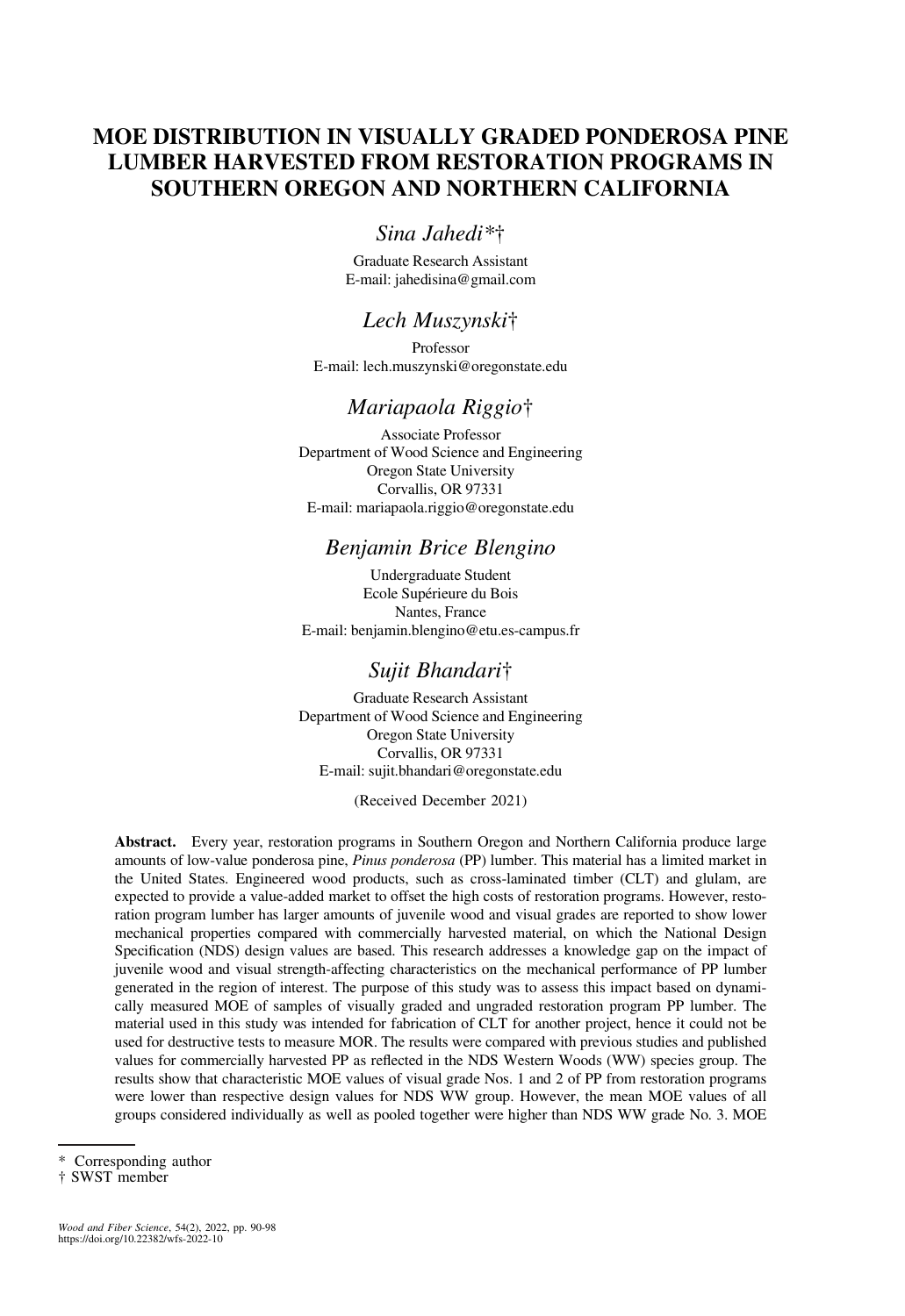distributions for all groups, except for the visual grade No. 1, were remarkably similar. The average MOE of PP harvested in Southern Oregon and Northern California were higher than those reported for Columbia PP harvested in North Idaho.

Keywords: Forest restoration programs, ponderosa pine, juvenile wood, visual grades, modulus of elasticity.

### INTRODUCTION

The forestlands in Western United States are prone to catastrophic wildfires and pest outbreaks. Restoration programs are implemented to prevent or mitigate such events. USDA Forest Service is seeking value-added markets for logs harvested from thinning operations to offset the high costs of these programs. While utilization in structural engineered products have been proposed [\(Hernan](#page-8-0)[dez et al 2005; Larkin 2017](#page-8-0); [Lawrence 2017a,](#page-8-0) [2017b](#page-8-0)), most such products require lumber graded for structural uses. There are two common lumber grading systems used in the United States [\(Entsminger et al 2020\)](#page-8-0). The first is visual grading, where the grade is assigned based on the characteristics that are visible to the naked eye, eg size and location of knots, grain angle, wane, etc. This task is done by either a trained lumber grader or an automated scanning system. The second system is machine grading which includes machine stress rated (MSR) and machine evaluated lumber. For machine grading system, a property of the material, commonly MOE, or density is measured as a predictor of other properties of the material, in combination with some visual limiting criteria, eg rejecting pieces with large edge knots [\(Entsminger et al 2020](#page-8-0)). In addition to machines that bend lumber to measure stiffness, other machines use dynamic measurements, including transverse vibration to measure stiffness from the fundamental frequency of the flatwise vibration of a piece of lumber supported at the ends.

The most common approach for restoration programs is "thinning from below," meaning that the lower crown classes or canopy layers are harvested to preserve upper crown classes or layers [\(Powell 2013\)](#page-8-0). Pacific Northwest restoration programs consist of removing trees smaller than 0.5 m (22 in.) in diameter as well as dead trees [\(Smith 2021\)](#page-8-0). The lumber obtained from these small diameter trees contains substantial presence of knots, wane, warp, and twist, which results in lower fractions of the higher structural grades, compared with the yield from commercial stands ([Erikson et al 2000; Hernandez et al 2005; Smith](#page-8-0) [2021\)](#page-8-0).

One of the species harvested in forest restoration operations in substantial quantities is ponderosa pine, Pinus ponderosa (abbreviated as PP in this paper; [Shinneman et al 2016](#page-8-0)). Commercially harvested PP is listed among structural softwoods in the National Design Specification (NDS) supplement handbook [\(FPL 2010](#page-8-0)). Substantial portion of the material harvested in Southern Oregon and Northern California does not meet the requirements of structural grade lumber and is turned into chips to be used as biofuel or for fabrication of hardboards and particleboards [\(Smith 2021\)](#page-8-0). A comparison of visual grade yield of PP in typical restoration programs to commercial harvest is presented in Table [1](#page-2-0). One of the main causes of reduced mechanical properties in small diameter logs is the high amount of juvenile wood, which has higher microfibril angle and thinner cell walls, resulting in higher longitudinal shrinkage, lower specific gravity, and lower strength compared with mature wood ([FPL 2010\)](#page-8-0). The transition from juvenile wood to mature wood is gradual [\(Moore and Cown 2017](#page-8-0)), and it is not easy to determine the proportion of juvenile wood content in individual pieces of lumber by macroscopic visual clues. Currently, the presence of juvenile wood is not among grade-defining criteria in visual grading systems [\(WWPA 2017\)](#page-8-0); hence, the effect of juvenile wood on the design characteristics of graded lumber is not considered. Those characteristics are mainly determined based on commercially harvested logs and cannot represent the properties of the lumber obtained from small diameter trees having high contents of juvenile wood.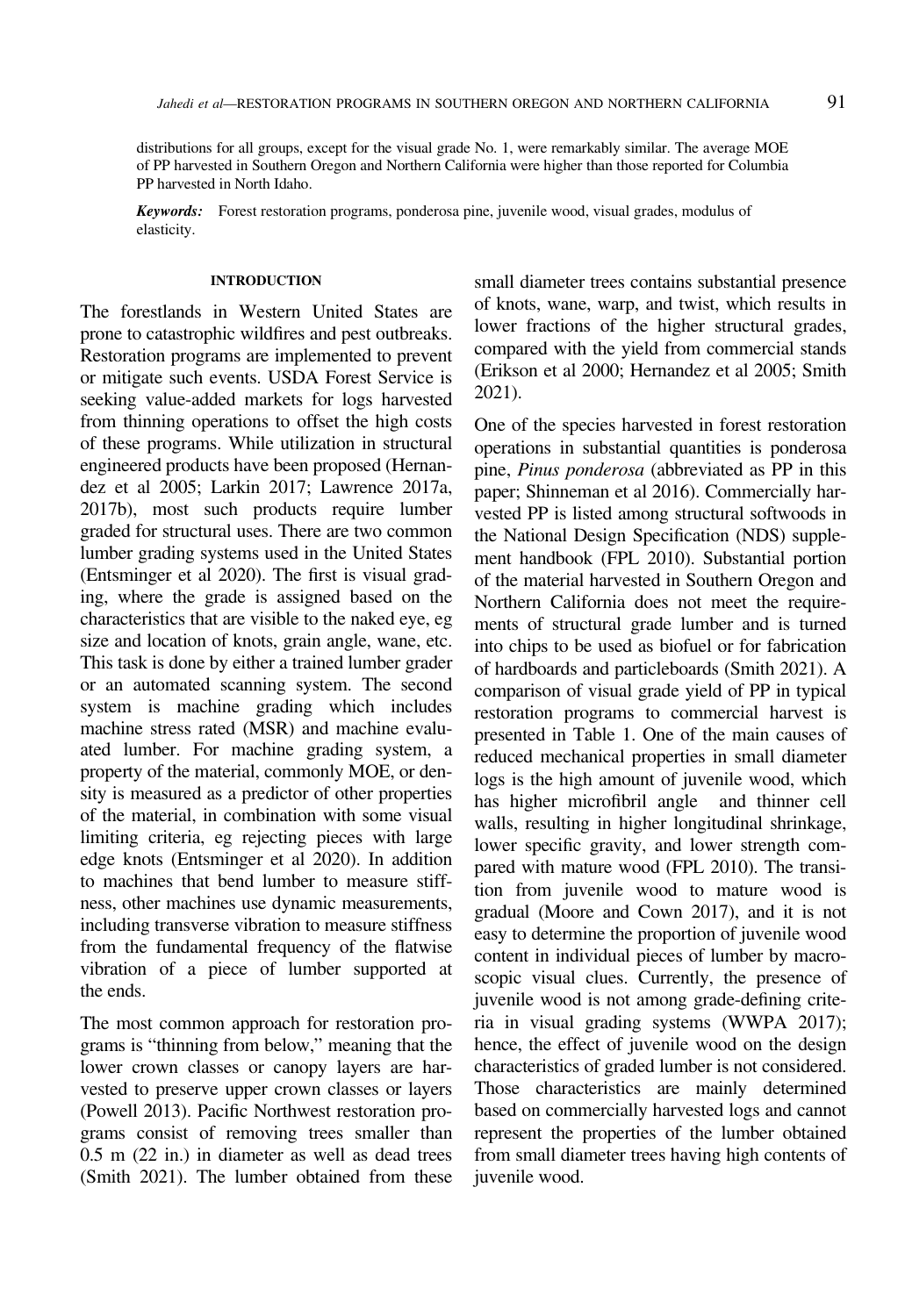| References             | Region                     | Grade No. 2 or better | Grade No. 3 | Other                 |  |
|------------------------|----------------------------|-----------------------|-------------|-----------------------|--|
| Erikson et al (2000)   | Grangeville, ID (thinning) | 47.4%                 | $3.2\%$     | $49.4\%$ <sup>2</sup> |  |
| Hernandez et al (2005) | Flagstaff, AZ (thinning)   | 34.0%                 | 32.2%       | $33.7\%$ <sup>2</sup> |  |
| This study             | Lakeview, OR (thinning)    | 50.0% <sup>b</sup>    | 34.0%       | $16.0\%$              |  |
| Smith (2021)           | Lakeview, OR (commercial)  | 70.0%                 | 20.0%       | $10.0\%$ <sup>2</sup> |  |

<span id="page-2-0"></span>Table 1. Typical ponderosa pine visual grade yield in "thinning from below" operations and comparison with commercial harvest.

<sup>a</sup> Includes economy.

<sup>b</sup> Includes 2% No. 1.

<sup>c</sup> Includes ungraded lumber.

The characteristic values of MOE and MOR of commercially harvested PP lumber were determined as a part of in-grade testing programs [\(Green and Evans 1987](#page-8-0)). These data were collected from approximately 80 specimens for each grade obtained from various mills around the country. No information could be found on specific locations the specimens were obtained from. Also, NDS supplement handbook provides the design values of commercially harvested PP lumber grouped with similar species as Western Woods (WW). The design values for the whole group were derived based on the weakest species for that specific property. Applying WW design values or in-grade data to restoration program PP lumber that contains a high proportion of juvenile wood is likely to result in overestimating mechanical properties. The major design values used for engineering purposes include MOE, bending strength  $(F<sub>b</sub>)$ , tension strength parallel to grain  $(F_t)$ , shear strength parallel to grain  $(F_v)$ , and compression perpendicular to grain  $(F_{c})$ . Although among these properties only MOE can be measured nondestructively, it is commonly accepted that there are correlations between MOE and other properties [\(Green and Kretschmann](#page-8-0) [1991](#page-8-0)). As per ASTM D2915, the sample mean is used for deflection-related design values, while a 5th percentile tolerance limit is considered for derivation of strength-related design values.

A study on PP lumber obtained from restoration programs in Arizona showed that MOE of straight grained small clear specimens increases with cambial age, which is an indication of the amount of juvenile wood present in the material ([Vaughan](#page-8-0) [et al 2021](#page-8-0)). Detrimental effects of juvenile wood on material mechanical properties are confirmed for other pine species. A study on Loblolly pine lumber with high content of juvenile wood showed that approximately 20% of the material did not conform to the design values (MOE and ultimate tensile stress) of the assigned visual grades in NDS [\(Kretschmann and Bendtsen](#page-8-0) [1992\)](#page-8-0). Another study collected data on  $2 \times 4$  PP lumber harvested from restoration programs in North Idaho [\(Erikson et al 2000](#page-8-0)) and the results showed that PP lumber from thinning operations visually graded as No. 2 had lower MOE compared with the data published for that grade of commercially harvested PP. The subspecies (PP subsp. ponderosa, Columbia ponderosa pine) studied by [Erikson et al 2000](#page-8-0) is different from Pacific PP trees growing in West Oregon and Northern California (PP subsp. critchfieldiana Callaham, subsp. nov., Pacific ponderosa pine) investigated in this study ([Callaham 2013\)](#page-8-0). However, regardless of the potential differences between subspecies, there seems to be mounting evidence that the design values established for commercially harvested ponderosa pine may overestimate the actual properties of the lumber obtained from forest restoration thinning. The magnitude of the effect for PP lumber generated in the region of interest is the research gap addressed partially in this study.

A study on utilization of thinning program PP lumber ([Hernandez et al 2005](#page-8-0)) showed that approximately 28% of the material can be used to produce a new PP glulam beam combination better than all PP L3-grade combinations published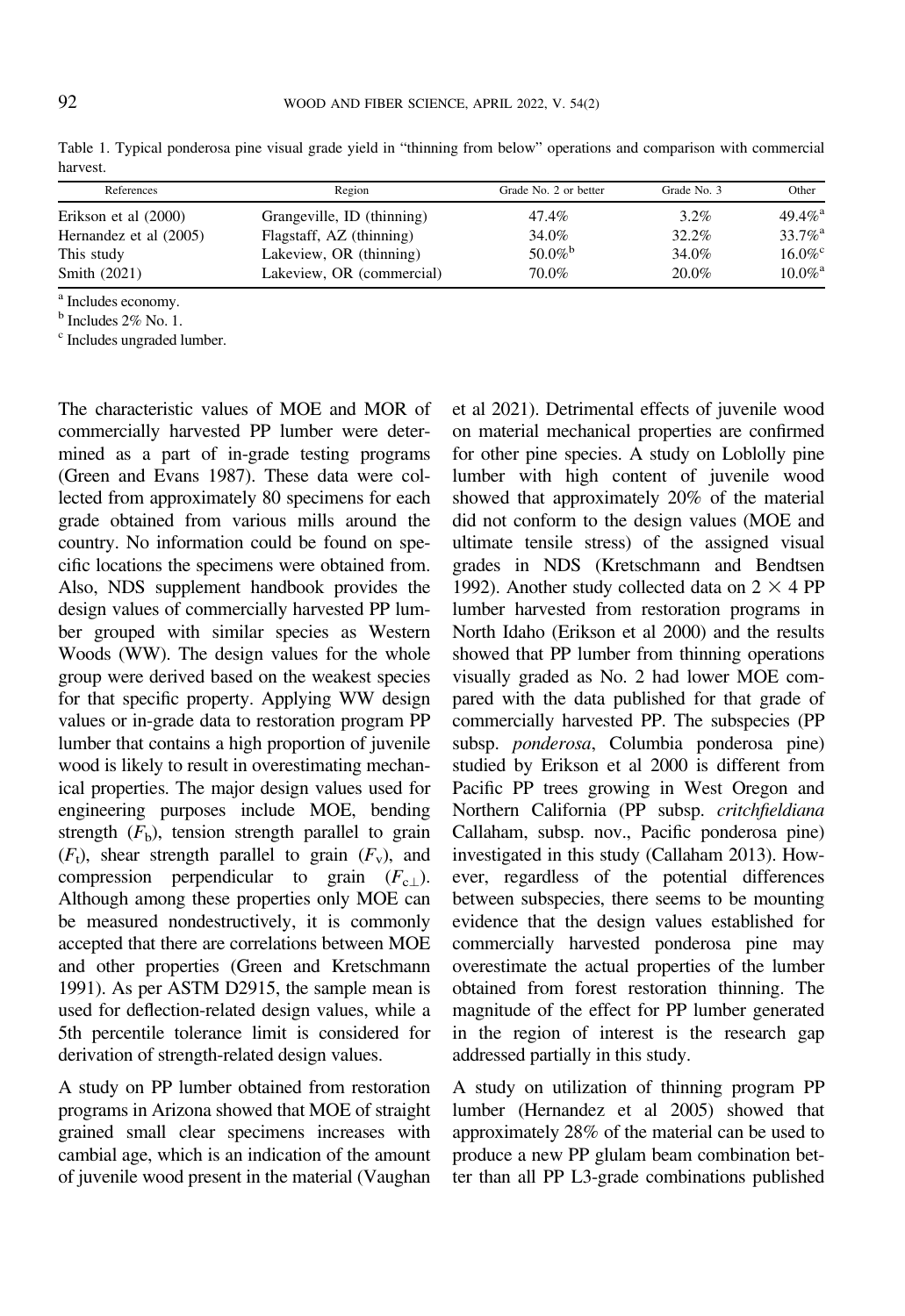in the standards. The authors of this study reported that the major factors for rejection of lumber were wane and skip. A study conducted at Oregon State University suggested that lumber harvested in restoration programs in the Pacific Northwest could also be used for production of cross-laminated timber (CLT), adding to the diversity and resilience of the current schemes of utilization ([Lawrence 2017a](#page-8-0)). CLT is a massive, engineered wood panel consisting of three or more orthogonally arranged plies of lumber bonded with an adhesive. ANSI APA PRG-320 [\(ANSI/APA 2019](#page-8-0)) specifies the requirements for fabrication, performance, and quality assurance of CLT panels in North America. Experimental studies ([Larkin 2017; Lawrence 2017b](#page-8-0)) demonstrated that acceptable structural performance may be achieved in hybrid CLT layups including low-value PP lumber in the cores, however both studies failed to meet the resistance to cyclic delamination criteria. An example of the interest in using PP in construction may be a small-scale CLT manufacturer in Colorado fabricating nonstructural restoration program PP panels since 2018, with the prospect to produce structural panels in the near future [\(Timber Age 2018](#page-8-0)).

Using restoration program PP lumber in all laminations of CLT is intended to maximize the utilization of the material in the value-added structural product. However, to predict the design properties of such layups, the design values of PP lumber generated in restoration program thinning in the Pacific Northwest must be known first. The necessary step toward structural utilization of this material is collecting representative data on the properties of the lumber. The objective of this study was to determine the distribution of the MOE in visually graded and ungraded PP lumber harvested from restoration programs in Southern Oregon and Northern California. This study is part of a broader project aimed at utilizing ungraded restoration program PP lumber in all laminations of structural CLT. The target use of the proposed CLT layup is in low-rise modular construction, identified as a potential market for such large outlet of restoration program lumber [\(Bhandari et al 2020\)](#page-8-0).

### **Limitation**

The PP lumber obtained for this study was intended for fabrication of CLT, performance tests on CLT elements, and construction of a demonstration CLT unit in parallel projects conducted at the Oregon State University. This precluded destructive test procedures, such as determination of MOR. Therefore, in this study, only the MOE and specific gravity distributions, which could be measured nondestructively, were determined and used for comparisons and analysis.

### MATERIALS AND METHODS

While the common species harvested in Southern Oregon and Northern California restoration operations include White Fir (Abies concolor), and PP, only PP was the focus of this project. The lumber for this project was obtained from "thinning from below" harvest, aimed at preserving the healthy trees with a diameter larger than 560 mm. The material was harvested, sawn to  $2 \times 6$  nominal dimension lumber (actual dimension 38 mm by 152 mm), kiln-dried to 19% MC, and visually graded by Collins Co. (Lakeview, OR). The length of the lumber was 2.44, 3.05, 3.66, or 4.88 m (8, 10, 12, or 16 ft.).

Out of the 18 units of PP lumber donated for the fabrication of prototype CLT layups for a parallel project conducted at OSU, seven units were randomly selected for nondestructive testing. A total of 810 pieces was obtained from the units, of which 84% were visually graded by the lumber company based on the standard [\(WWPA 2017\)](#page-8-0) as following: No. 1 (2%), No. 2 (48%), and No. 3 (34%), while the rest (16%) remained ungraded (last row of Table [1](#page-2-0)). The ungraded lumber was mostly blue-stained pieces acquired from dead trees. Although this portion of the material potentially could be visually graded, there is hardly any demand for blue-stain lumber in the region, therefore, it is typically converted into chips.

Upon the arrival at OSU, the material was stored outdoors in the original tight units without any spacers between pieces and protected from rain and water exposure (July-November 2019). All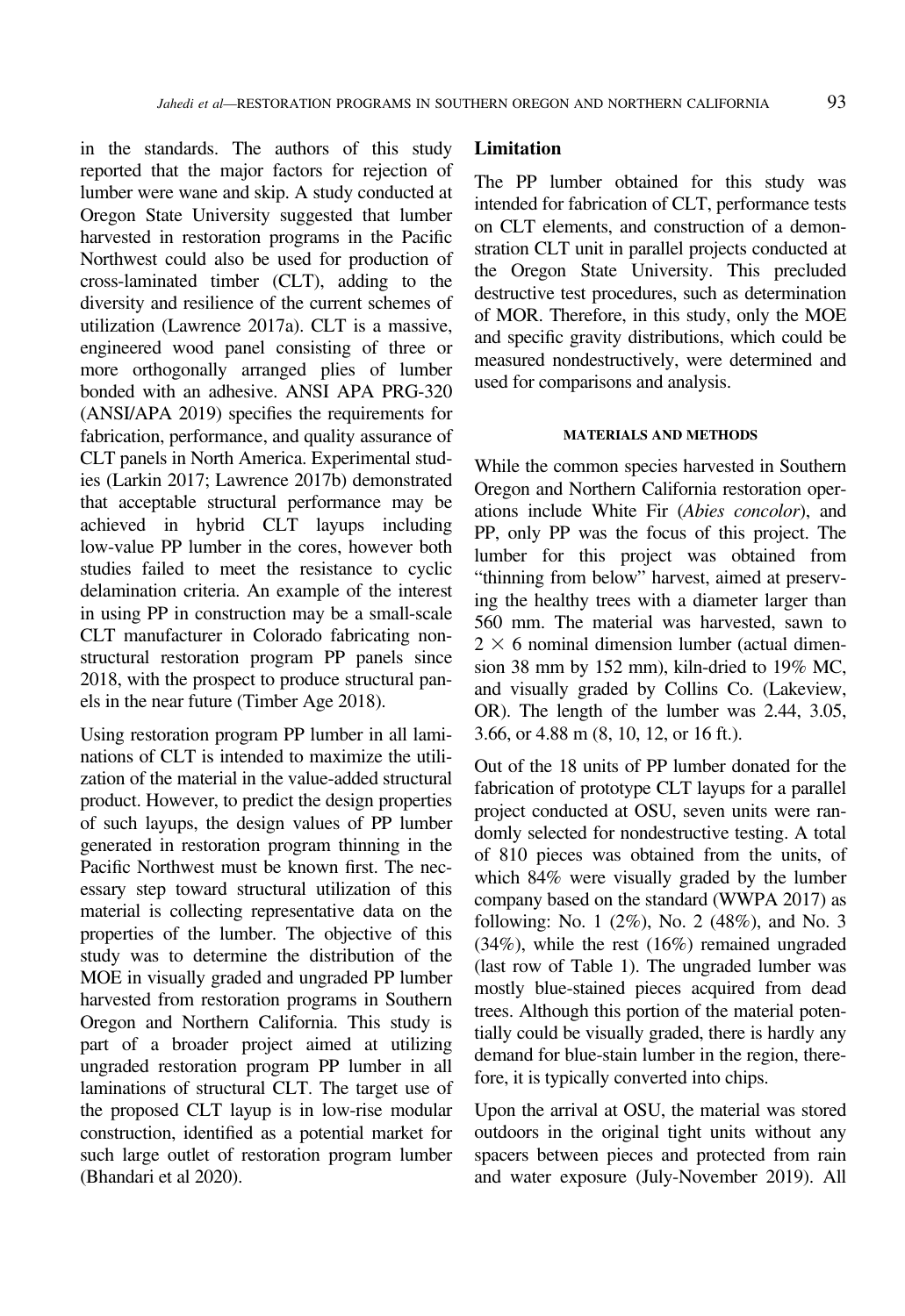pieces were visually inspected for the presence of selected grade-defining features that were easily identifiable by an untrained operator. Table 2 presents a summary of the inspection. Wane was the most frequent grade-defining feature, appearing in 54% of the specimens, followed by saw skips (29%), and dead knots (25%). The size, position and grouping of these features have not been marked.

Specific gravity and MOE of the material were determined using Metriguard E-computer Model 340 dynamic tester [\(Raute Metriguard 2011\)](#page-8-0). The MOE calculation is based on the first mode natural frequency of the simply supported lumber [\(Ross](#page-8-0) [1994\)](#page-8-0), where transverse vibration was induced by gently tapping the lumber at the center and data were recorded by a load cell integrated in one of the supports (Fig 1). The proprietary firmware also takes the distance between supports and cross section dimensions (assuming a perfect prismatic shape) as input data, but the documentation does not explain whether the values are actually converted to static MOE values [\(Raute Metriguard 2011](#page-8-0)).

MC was measured using a resistance moisture meter (Delmhorst, model RDM3) on every 10th lumber pulled from the unit in sequence, one layer at a time. Since the MC in the layers of units stored for 5 mo in sheltered outdoor condition is not expected to vary much from one piece to another, the measured MC was assigned to the next nine unmeasured pieces in the same layer. Specific gravity and modulus of elasticity of the individual lumber pieces were adjusted to the reference MC of 12% used in NDS tables based on those measured and assigned local MC values. At the time of test, the overall average MC of all pieces was  $12.9\% \pm 0.3\%$ .

Each specimen was marked with an ID, and the data related to grade-defining features along with MOE and specific gravity were recorded, so that the lumber could be traced in the prototype CLT production stage for future analysis. MOE design values for the sample groups were calculated following the ASTM D2915 standard procedure (ASTM International 2017), which covers "evaluation of allowable properties of specified

Table 2. Frequency of pieces with selected grade-defining features (810 specimens).

|                  | No. of pieces by grade |       |       |          |  |
|------------------|------------------------|-------|-------|----------|--|
| Defect           | No. 1                  | No. 2 | No. 3 | Ungraded |  |
| Wane             |                        | 40%   | 73%   | 52%      |  |
| Saw skips        |                        | 24%   | 37%   | 27%      |  |
| Dead knot        |                        | 26%   | 24%   | 27%      |  |
| Resin pocket     |                        | 9%    | 8%    | 8%       |  |
| <b>Bow</b>       |                        | 9%    | 7%    | 5%       |  |
| Blue stain       |                        | $2\%$ | 6%    | 22%      |  |
| Twist            |                        | 10%   | 3%    | $4\%$    |  |
| Crook            |                        | 3%    | 6%    | $1\%$    |  |
| Hole             |                        | $0\%$ | $4\%$ | $2\%$    |  |
| Total no. pieces | Not significant        | 388   | 271   | 132      |  |

populations of stress-graded structural lumber." As per ASTM D2915 section 5.4, the sample mean MOE is considered as the design value for serviceability.

#### RESULTS

The MOE distribution of all four groups (grade Nos 1-3 and the ungraded sample) is presented as boxplots in Fig [2.](#page-5-0) The gray clouds demonstrate the distribution of data points in each sample. The mean MOE values for grade Nos. 2, 3, and ungraded lumber were remarkably similar to each other (6.47, 6.54, and 6.42 GPa, respectively). Grade No. 1 showed a significantly higher average MOE than the other groups (7.11 GPa), but still lower than the NDS value for No. 1 in WW (7.58 GPa, marked as the top horizontal line in Fig [2\)](#page-5-0). Visually comparing the data clouds and the boxplots, the MOE distributions of grade Nos



Figure 1. MOE and specific gravity measurement using Metriguard E-computer Model 340 dynamic tester.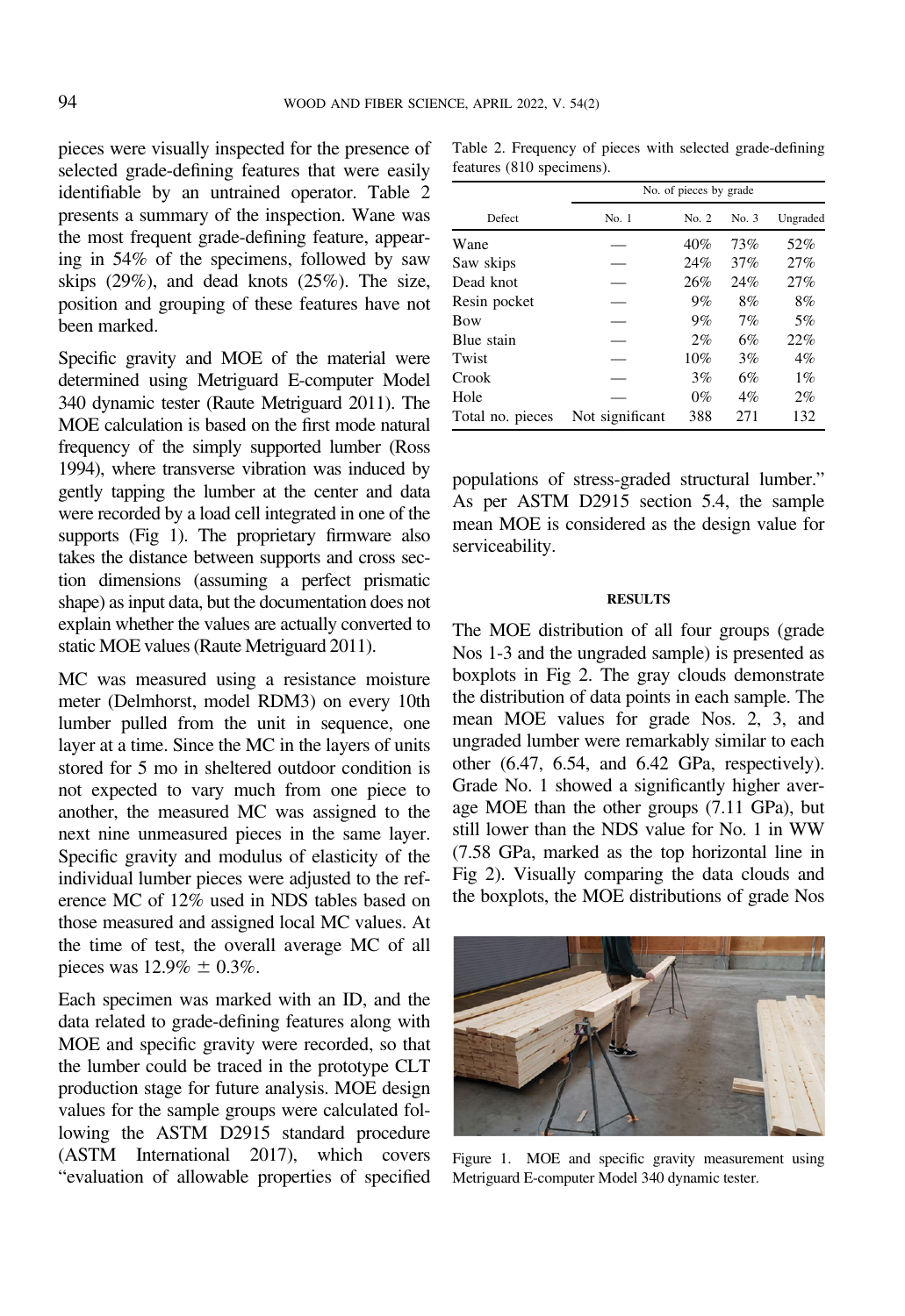<span id="page-5-0"></span>

Figure 2. MOE distributions and derived design values for restoration harvested Pacific Pinus ponderosa compared with the design values published for Western Woods species.

2, 3, and ungraded lumber were also very similar to one another  $\langle \langle 2\% \rangle$  difference in average values).

While the mean MOE values of grade Nos. 1 and 2 fall below the respective NDS design values for WW (7.58 and 6.90 GPa, respectively, marked as horizontal lines in Fig 2) all mean MOE values were higher than WW grade No. 3. This means that, if the data are pooled together, the mean MOE value for the pooled group would be higher than WW grade No. 3 as well. The effect of grade No. 1, constituting just 2% of the population on the overall average MOE was negligible. Figure [3](#page-6-0) represents the cumulative distribution of MOE for the pooled group. Based on the mean and standard deviation values, a normal distribution line was fitted to the data and a good visual match can be appreciated in the graph. The average MOE of the material for all grading groups pooled together is 6.50 GPa, which is lower than WW No. 2 but higher than WW No. 3.

Table [3](#page-6-0) summarizes the specific gravity and MOE design value of PP individual grade groups obtained in this study compared with WW species and previous studies. Mean specific gravity of all individual grade groups of restoration program PP were similar. Following NDS format, average

specific gravity of all groups combined were calculated as  $0.38 \pm 0.04$  at the MC of 12%, which was higher than 0.36 assigned to WW species in NDS supplement handbook, and higher than the values reported for PP harvested from Northern Idaho [\(Erikson et al 2000](#page-8-0)). Grade Nos. 1 and 2 restoration program PP had lower MOE compared with similar grades for WW and in-grade data. However, grade No. 3 PP had higher MOE compared with grade No. 3 WW.

#### DISCUSSION

The fact that grade Nos. 1 and 2 restoration harvested PP lumber had lower MOE compared with the same grades for lumber harvested from commercial stands is likely a result of the presence of higher proportion of juvenile wood in the restoration program material compared with lumber generated in commercial harvesting. As mentioned in the introduction, the presence of juvenile wood reduces the mechanical properties of lumber. However, it is not easy to detect a transition line between juvenile and mature wood on a macroscale [\(Moore and Cown 2017\)](#page-8-0); hence the proportion of juvenile wood in individual pieces of lumber cannot be easily determined by bulk visual clues (such as those used in visual grading).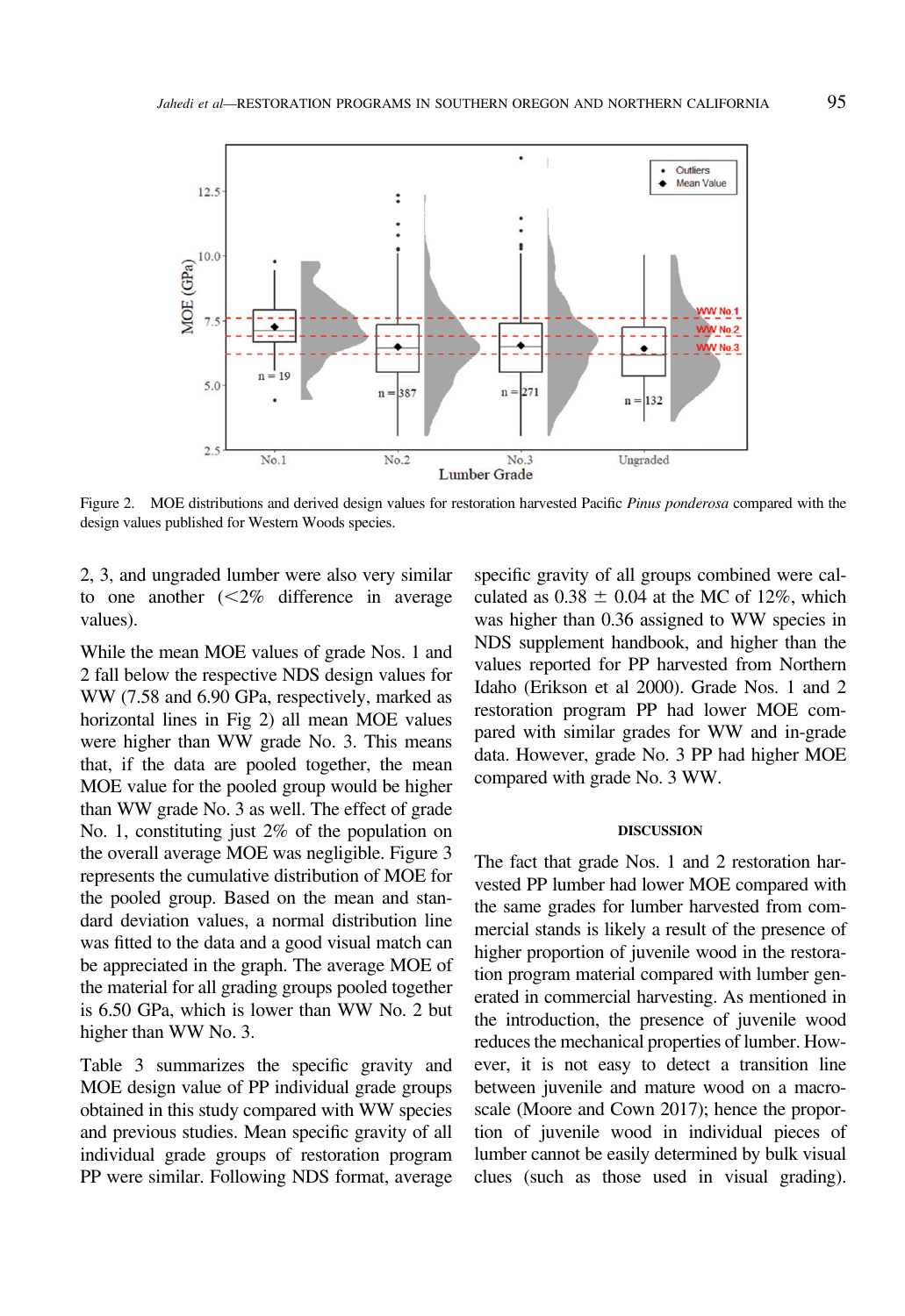<span id="page-6-0"></span>

Figure 3. Pooled MOE data values for restoration harvested Pacific Pinus ponderosa compared with the design values published for Western Woods species.

Currently, the presence of juvenile wood is not considered a grading criterion for structural lumber.

According to in-grade data ([Green and Evans](#page-8-0) [1987](#page-8-0)) commercially harvested PP has the second lowest mechanical properties among WW species, followed only by Sugar pine (Pinus lambertiana). All grades of restoration harvested PP lumber evaluated in this study had higher mean MOE values compared with the NDS design value for WW species grade No. 3. The material was needed for production of prototype CLT specimens and could not be subjected to destructive tests to determine strength-related properties. The exact correlation between MOE and other properties of restoration program Pacific PP could not be determined in this study and must be

assumed unknown. Determination of this correlation should be a subject of a future study.

If for practical purposes it can be assumed that other properties of the lumber are directly correlated with MOE, we might also assume that the other design properties of restoration harvested PP should exceed the corresponding NDS WW No. 3 design values as well. With this assumption, the design values of WW grade No. 3 could be considered conservative approximations of design values for Southern Oregon and Northern California restoration harvested PP lumber, until exact correlations are determined.

Given the close similarities of the MOE distributions in visual grade Nos. 2 and 3 with the ungraded lumber and a marginal representation of

|                      | Location    |            | SG     | No. 1  | No. 2  | No. 3  | Other          | Pooled data       |
|----------------------|-------------|------------|--------|--------|--------|--------|----------------|-------------------|
| This study           | SOR and NCA | MOE (GPa)  | 0.38   | 7.11   | 6.47   | 6.54   | $6.42^{\rm a}$ | 6.50              |
|                      |             | <b>STD</b> | (0.04) | (1.01) | (1.56) | (1.61) | (1.54)         | (1.54)            |
| Erikson et al (2000) | NID         | MOE (GPa)  | 0.36   | 6.48   | 5.90   | 5.81   | $NA^b$         | 6.06 <sup>c</sup> |
|                      |             | <b>STD</b> |        | (1.35) | (1.28) | (1.50) |                |                   |
| Green and            | Mixed       | MOE (GPa)  |        |        | 7.05   |        |                |                   |
| Evans (1987)         |             | <b>STD</b> |        |        | (1.34) |        |                |                   |
| WW NDS               | Mixed       | MOE (GPa)  | 0.36   | 7.58   | 6.89   | 6.20   |                |                   |
|                      |             |            |        |        |        |        |                |                   |

Table 3. Summary of specific gravity and average MOE of restoration harvested Pacific Pinus ponderosa (PP) lumber adjusted to 12% MC and the comparison with previous studies and commercially harvested PP.

SOR, southern Oregon; NCA, northern California; NID, northern Idaho (N, ID); mixed, commercially harvested lumber acquired from various US mills with unknown specific locations. <sup>a</sup> Ungraded.

<sup>b</sup> MOE values for economy not measured.

<sup>c</sup> Pooled data do not include economy.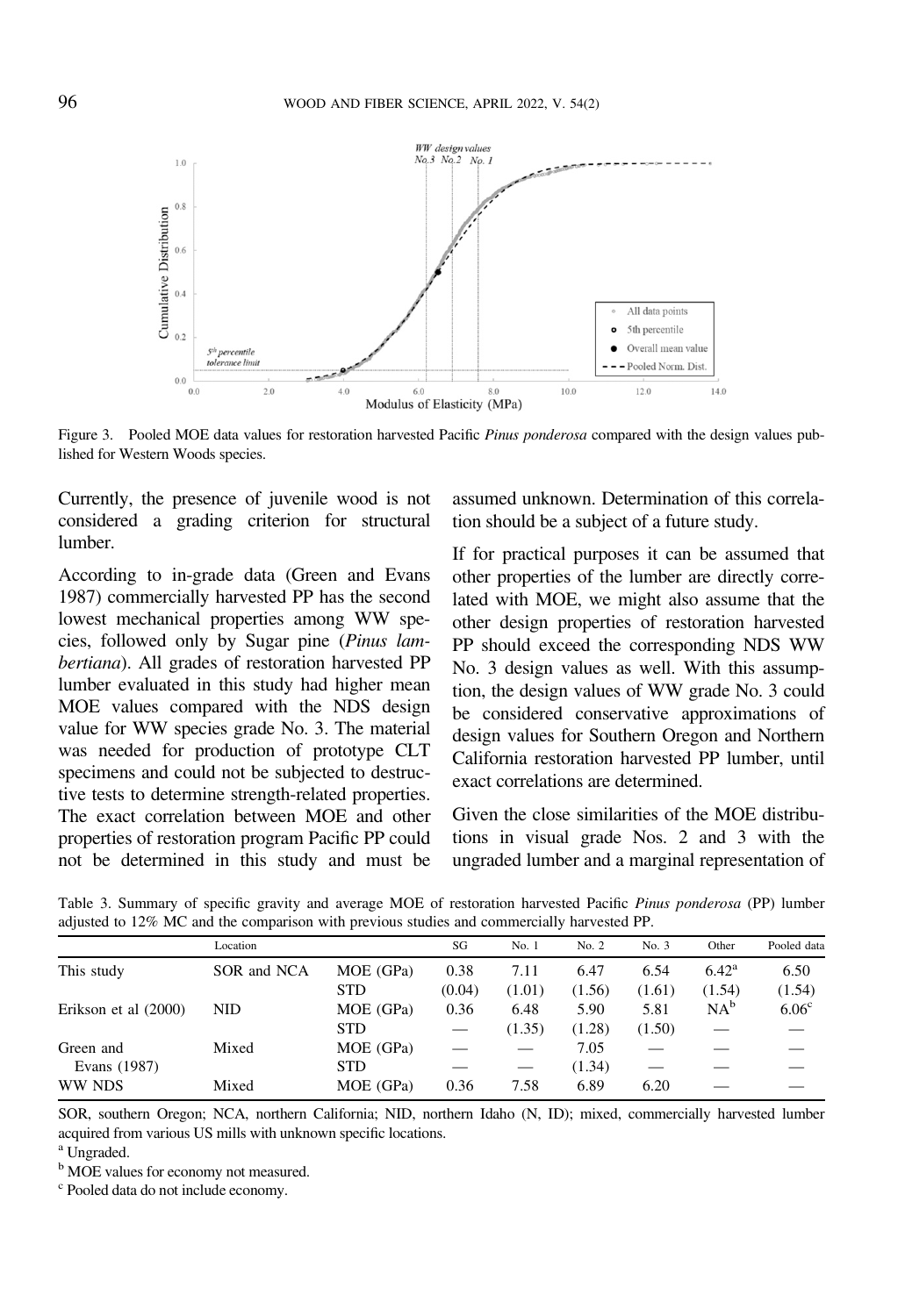No. 1, there is a potential of pooling all grades of restoration harvested PP lumber as one class of material. This might reduce complexities in the production lines of engineered wood panels utilizing lumber from restoration thinning.

One limitation of this study is that the MOE were measured by a dynamic tester machine. The manufacturer's description of the output provided by proprietary firmware does not specify any correction factors used to determine the static MOE from the dynamic modulus. In this study, it has been assumed that the output produces unadjusted dynamic MOE values, which typically overestimates the static MOE. Previous studies using the same device reported a linear correlation  $(R^2 \approx 0.85)$  between dynamic and static MOE measurements (Wang et al 2008; Franca [et al 2018\)](#page-8-0). The difference between these values for PP dimension lumber obtained from small diameter trees in North Idaho was approximately 4% ([Erikson et al 2000\)](#page-8-0). Applying similar adjustments to the dynamic MOE measured in this study does not reduce the characteristic MOE values of any group below WW grade No. 3, therefore the conclusions remain valid.

Although it is shown that the mechanical characteristics related to design values cannot be effectively differentiated by visually grading of the restoration harvested PP, by principle, grading cannot be avoided because standards for engineered wood products, such as CLT, does not permit utilization of ungraded lumber. If MSR grading is considered as an alternative for visual grading, it should be noted that the mean MOE of the restoration program PP lumber pooled in one group does not meet the MOE qualifications of any currently established standard MSR grade. One solution that can be investigated in future studies is to define a new MSR grade specifically for restoration program PP. This is also beneficial since presence of juvenile wood is not considered in the current visual grading standards, therefore performing MOE measurements is a more accurate mean for determination of the properties of restoration program lumber.

Lastly, although grade-defining features such as wane, bow, and twist do not influence mechanical properties of the restoration harvested material, excessive presence of such defects can be unfavorable for the use in engineered wood products. For instance, significant wanes that cannot be removed by surfacing the lumber cause gaps between lamellas of CLT which can accelerate moisture penetration when exposed to precipitation during open construction periods [\(Schmidt et al 2019](#page-8-0)) and reduce acoustic and fire performance. Substantial twist in large number of laminations may be hard to overcome in pressing CLT layups. Therefore, it is suggested to apply visual limiting criteria to the restoration harvested material accordingly.

### **CONCLUSIONS**

MOE distribution determined on a sample of visually graded PP lumber harvested from restoration programs in Southern Oregon and northern California was compared with design values for corresponding grades determined in previous studies and with published values for commercially harvested PP as reflected in the NDS WW species group.

Characteristic MOE values of visual grade Nos. 1 and 2 of PP from restoration programs considered in this study were lower than respective design values for NDS WW group. However, the mean MOE values of all groups considered individually as well as pooled together were higher than NDS WW grade No. 3. MOE distributions for all groups, except for the visual grade No. 1, were remarkably similar, showing negligible differences in the mean values.

The design values published for WW grade No. 3 in NDS supplement handbook were suggested as provisional conservative representation of the restoration program Pacific PP lumber, until proper correlations between MOE and the other design values for the material are experimentally determined.

#### ACKNOWLEDGMENTS

This research is supported by the United States Department of Agriculture Wood Innovation Grants Program 2017—(17-DG-11062765-742)